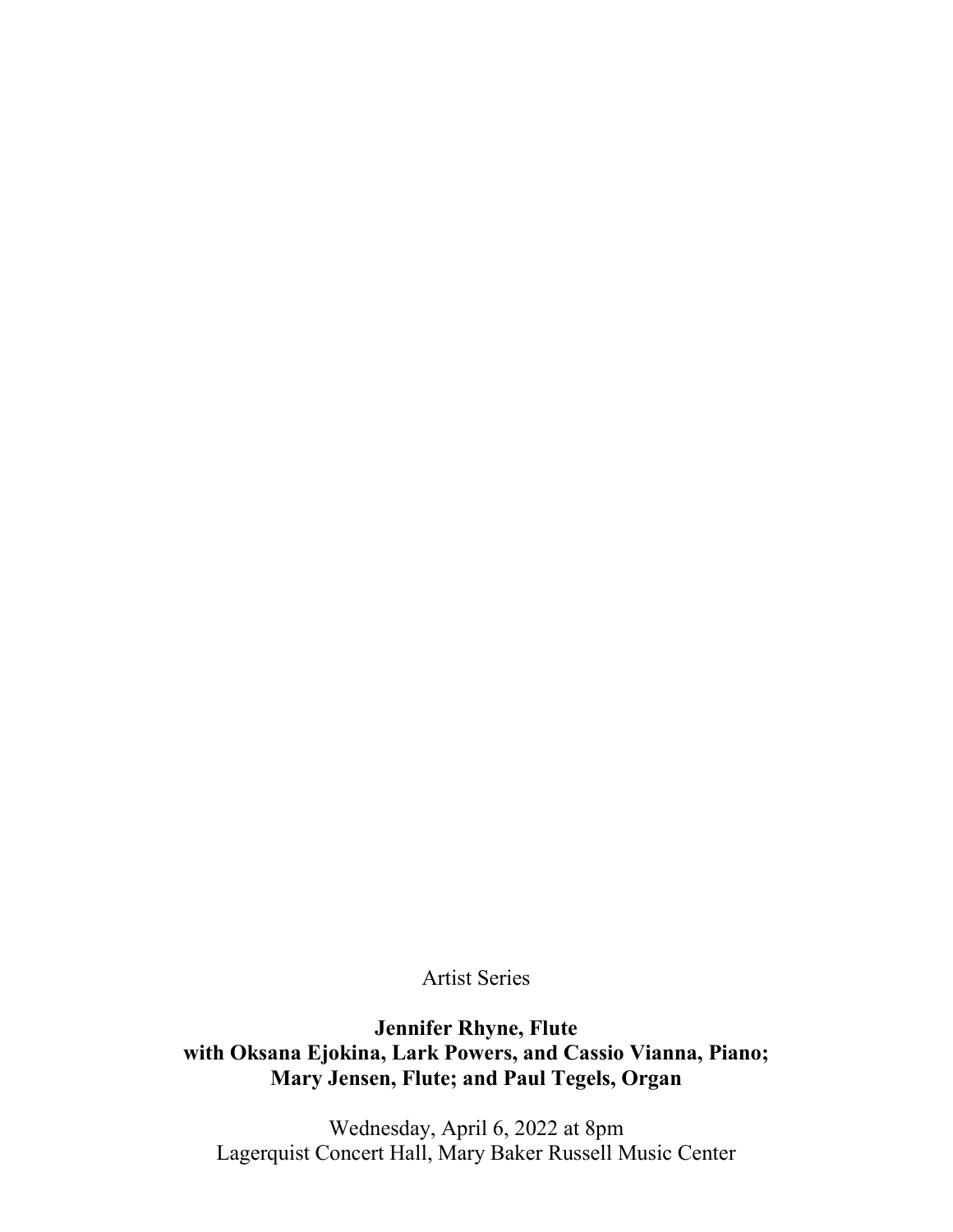### Pacific Lutheran University School of Arts and Communication / Department of Music presents

Artist Series

## **Jennifer Rhyne, Flute with Oksana Ejokina, Lark Powers, and Cassio Vianna, Piano; Mary Jensen, Flute; and Paul Tegels, Organ**

Wednesday, April 6, 2022 at 8pm Lagerquist Concert Hall, Mary Baker Russell Music Center

Welcome to Lagerquist Concert Hall. Please disable the audible signal on all watches and cellular phones for the duration of the concert. Use of cameras, recording equipment and all digital devices is not permitted in the concert hall.

# **PROGRAM**

|                                           | Cassio Vianna, piano       |  |
|-------------------------------------------|----------------------------|--|
| Allegro<br>Air Varié (Air and Variations) |                            |  |
|                                           | Mary Jensen, <i>flute</i>  |  |
|                                           |                            |  |
|                                           | Lark Powers, piano         |  |
|                                           | <i><b>INTERMISSION</b></i> |  |
|                                           |                            |  |
|                                           | Paul Tegels, <i>organ</i>  |  |
|                                           |                            |  |
|                                           |                            |  |
| Moderato                                  |                            |  |
| Scherzo: Presto<br>Andante                |                            |  |
| Allegro con brio                          |                            |  |
|                                           | $\bigcap$                  |  |

Oksana Ejokina, *piano*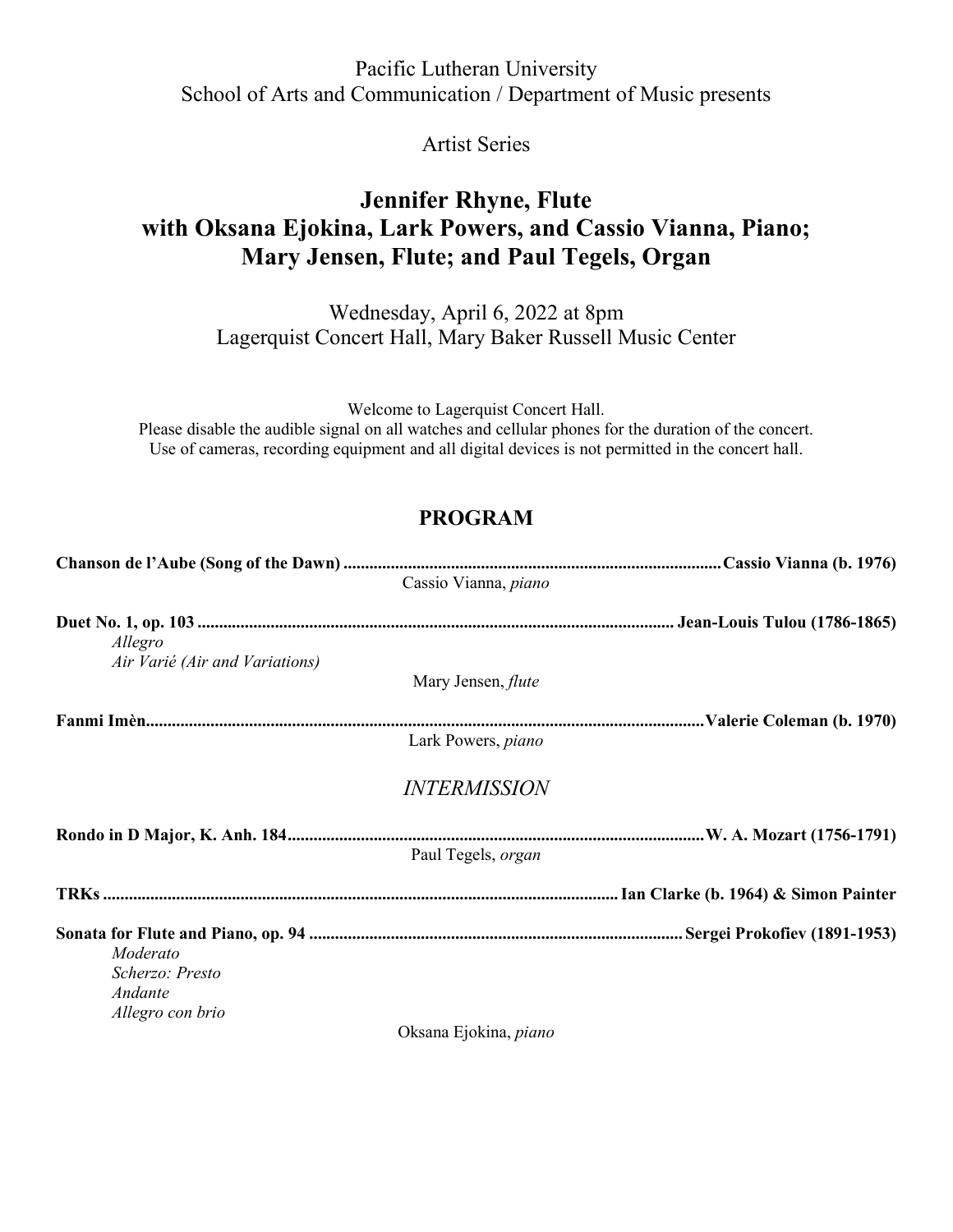#### **Program Notes**

**Cassio Vianna's** *Chanson de l'Aube* was premiered on May 23, 2018, at the 33<sup>rd</sup> Festival Internacional de Flautistas, in Lima, Peru. Brazilian poet Carlos Drummond de Andrade once described the dawn as "a party for guests who are asleep." In the Summer of 2017, I had just relocated from Colorado to Oregon to take on two teaching positions: at Western Oregon University and at Umpqua Community College, which are separated by 130 miles. Those long, early day drives throughout the beautiful Southern Oregon landscape served as inspiration for my composition *Chanson de L'Aube* (Song of the Dawn), a piece that attempts to convey the simplicity, the variety of colors, the contrasting sounds, the silence, and the ultimate majesty of the sunrise. As the title suggests, the piece's song-like character showcases the piccolo's lyrical voice, while its harmony pays tribute to the many French composers who have influenced jazz harmony over the  $20<sup>th</sup>$ century, hence the piece's French title.

– Cassio Vianna

I'll tell you how the sun rose, — A ribbon at a time. The steeples swam in amethyst, The news like squirrels ran. The hills untied their bonnets, The bobolinks begun. Then I said softly to myself, "That must have been the sun!"

– Emily Dickinson

**Jean-Louis Tulou** was a French flutist and composer who taught at the Paris Conservatory and played principal flute for the Paris Opera. Although he was also a partner in the manufacture of flutes, Tulou rejected the new technology of Theobald Boehm's modern flute design as it began to usurp the place of the "simple-system" flute. In 1839/40 Tulou took part in a test of Boehm's revolutionary new flute at the Paris Conservatory, but it was not adopted at the school, largely because of his opposition. He felt that the Boehm flute's sound was "thin, without fullness, which sounded too much like an oboe", while his own instruments aimed to keep the "sentimental tone of the instrument." The awkward fingerings required for the older flutes create subtle variations in tone color from note to note, as opposed to newer flutes which are designed for equality of tone and ease of fingering. Despite the eventual dominance of Boehm's 1847 cylindrical flute, many players preferred simple-system instruments throughout the 19<sup>th</sup> century, despite the fact that they were more difficult to play. Tulou was a prolific composer who wrote exclusively for flute including many flute solos, concerti, duets, trios, and method books. Much like his views on instrument construction, Tulou's compositional style was somewhat old-fashioned during his lifetime, reflecting hallmarks of classical rather than romantic style and balancing virtuosity with sophistication. This duet is one of three works on tonight's program composed by flutist-composers.

The African American flutist and composer **Valerie Coleman** was a founding member of Imani Winds. The Grammy nominee is a recent composer-in-residence for the Philadelphia Orchestra and has had works performed by major ensembles such as the New York Philharmonic, Minnesota Orchestra, Boston Symphony, Atlanta Symphony, and the St. Louis Symphony. The title of Coleman's *Fanmi Imèn* is Haitian Creole for Maya Angelou's famous work, *Human Family*. Both the musical and literary poems acknowledge differences within mankind, either due to ethnicity, background or geography, but Angelou's refrain: "we are more alike, my friends, than we are unlike," reaffirms our humanity as a reminder of unity. Coleman's work draws inspiration from French flute music blending with an underlying pentatonicism found in Asian traditions, a caravan through Middle Eastern parts of the world merging with Flamenco, and an upbeat journey southward into Africa with the sounds of Kalimba (thumb piano). As the end of the piece approaches, the unaccompanied flute spells out U-N-I-T-Y in a percussive Morse code pattern inspired by djembe drum slaps. *Fanmi Imèn* was commissioned by the National Flute Association for its 2018 High School Soloist Competition.

**W. A. Mozart**'s *Rondo* was originally composed for violin and orchestra in the key of C major (K. 373) in Vienna in 1781. The work was premiered in the same year by violinist Antonio Brunetti, concertmaster of the Salzburg Court Orchestra. In a letter to his father, Mozart called the violinist "a thoroughly ill-bred fellow." The arrangement for flute in D major is thought to have first been created by F. A. Hoffmeister in 1801. Tonight's performance is an adaptation for flute and organ by Paul Tegels. The work is concise and unabashedly elegant with virtuosic 32<sup>nd</sup> notes sounding "tossed off" and full of panache as they are interspersed among more lyrical passages.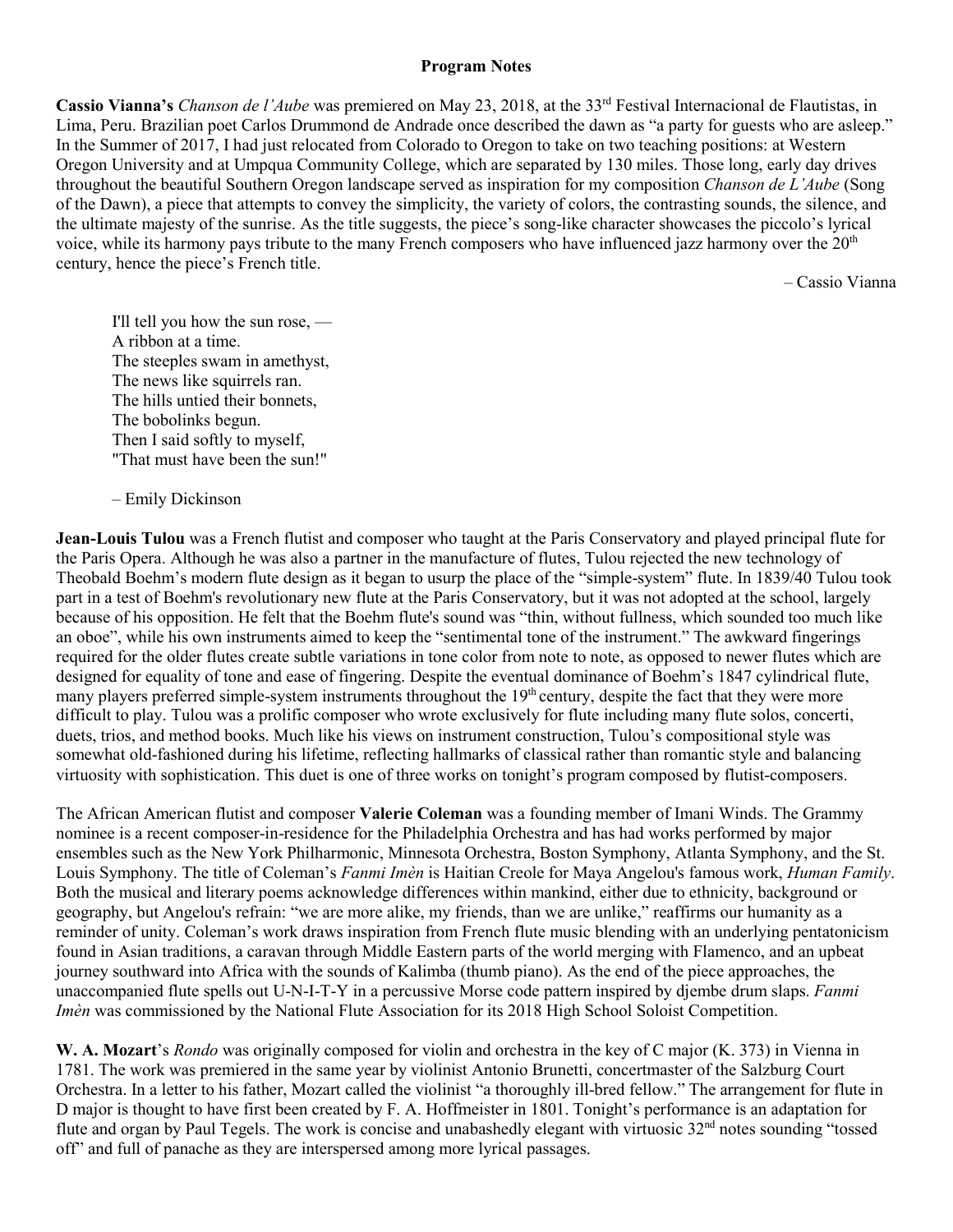*TRKs* was written by British flutist and composer **Ian Clarke**. His music has been described as dreamy, evocative explosive, extraordinary, and funky. This work requires extended flute techniques such as singing and playing simultaneously, flutter tonguing, and overblowing to achieve harmonics. The flute part is performed over a soundtrack reminiscent of club dance music. Notes from the composer: "An individual and dramatic piece…sort of, but not, Pink Floyd for flute. The backing studio track features processed flutes, guitars, samples and drums. Unlike many of my other works, this title doesn't illuminate and carries no significant meaning beyond leaving a space to which the listener/performer can bring their own thoughts. The markings in the music itself carry more significance. Other than that, there isn't a conscious programmatic, literary, or other external element. The title was selected by Simon & Ian in the studio to label the file. This was early on in the composition process when I was fiddling around with flicks using trill keys hence 'TRKs' was a vague reference to trill keys and not tracks!"

**Sergei Prokofiev**'s *Sonata for Flute and Piano* is arguably the most substantial piece in the entire flute repertoire. The work is not only masterfully crafted but also quite difficult for both instruments. The sonata was originally composed for flute in 1943 and was adapted by the composer for violin in 1944. The work shows Prokofiev's penchant for neoclassicism and an adherence to traditional classical formal structures while using adventurous rhythms, textures, and harmonies. The first movement opens with a grandiose theme which is simple except for a flourish of penultimate 32<sup>nd</sup> note triplets. The dotted rhythms of the secondary theme give it a sly character. The development begins with a staccato solo drumming pattern in the low register of the flute. In contrast to the majestic opening, the movement ends with the melody now soft, high, and in minor before a quick resolution back to D major. The second movement is a true joking and playful scherzo in rondo form, notable for its rhythmic quirkiness. Although written in ¾ time, the melody often occurs in a duple hemiola pattern. Just as the listener becomes comfortable tapping a foot along to the beat, the rhythmic emphasis changes. The jovial banter between perceived meters is briefly interrupted by what sounds like a Russian lullaby which seems to float above the sparse and bare piano accompaniment. The quick and jaunty material resumes with the dueling themes interrupting each other in an especially rhythmically complex manner just before the movement crashes to a close. The third movement has a tender and gentle opening theme, which is a nice respite from the previous movement. This yields to a meandering chromatic triplet melody that is undeniably jazzy. The pompous fourth movement showcases much of Prokofiev's unidiomatic writing for the flute with the need to project well in the low register and the use of awkward sweeping arpeggiated figures as well as one final screaming high D4 before the dramatic end of the piece. My favorite moment of the entire sonata comes more than halfway through this last movement. A tender and yearning melody with large, downward, anguished leaps appears and is reminiscent of music from Prokofiev's ballet *Romeo and Juliet*. This material is paired with gently teasing triplets which could also easily depict the young lovers.

– Jennifer Rhyne

#### **About the Performers**

**Jennifer Rhyne** serves as Associate Professor of Flute and Music Theory at Pacific Lutheran University where she also directs the Sølvvinden Flute Ensemble. Before joining the faculty of PLU, Rhyne taught at Fort Hays State University in Kansas. The North Carolina native holds degrees in flute performance and in neuroscience from Oberlin College and Conservatory of Music, as well as degrees in Flute Performance from the University of Michigan and Stony Brook University. She pursued non-degree studies at the École Normale de Musique in Paris. Her teachers include Kathleen Chastain, Michel Debost, Lorna McGhee, Carol Wincenc and Pierre-Yves Artaud. She has won prizes in competitions sponsored by the National Flute Association, the Texas Flute Society, the Albuquerque Flute Association, and the Washington, DC Flute Society and has performed at Carnegie Hall and Madison Square Garden in New York. She holds the positions of Second Flute with Symphony Tacoma and Principal Flute with Vashon Opera, and appears regularly with area ensembles including Northwest Sinfonietta, Lyric Opera Northwest, the Blessed Sacrament Baroque Orchestra, and on programs such as the Walla Walla Chamber Music Series, the Second City Chamber Music Series, and at the Icicle Creek Center for the Arts. She has been a recipient of performance and research grants from the National Endowment for the Arts, the State of Iowa, the PLU School of Arts and Communication, and PLU's Benson-Starkovich Faculty Development Grant. A dedicated pedagogue, her articles have been published in *School Band and Orchestra Magazine*  and *Flute Talk*, and she has been a featured lecturer and masterclass clinician at the National Flute Association Convention, Kansas Music Educators Convention, the University of Oregon, Cornish College of the Arts, Ohio University, Portland State University, Western Kentucky University, and Columbus State University in Georgia as well as a frequent adjudicator for contests in the Northwest. Her article "Discovering Muczynski's Unknown Gem" was published in 2019 in *The Flutist Quarterly*. She served as the Assistant Program Chair for the 2017 National Flute Association's Convention. Her sabbatical research during the 2021 fall semester on collegiate-level eurhythmics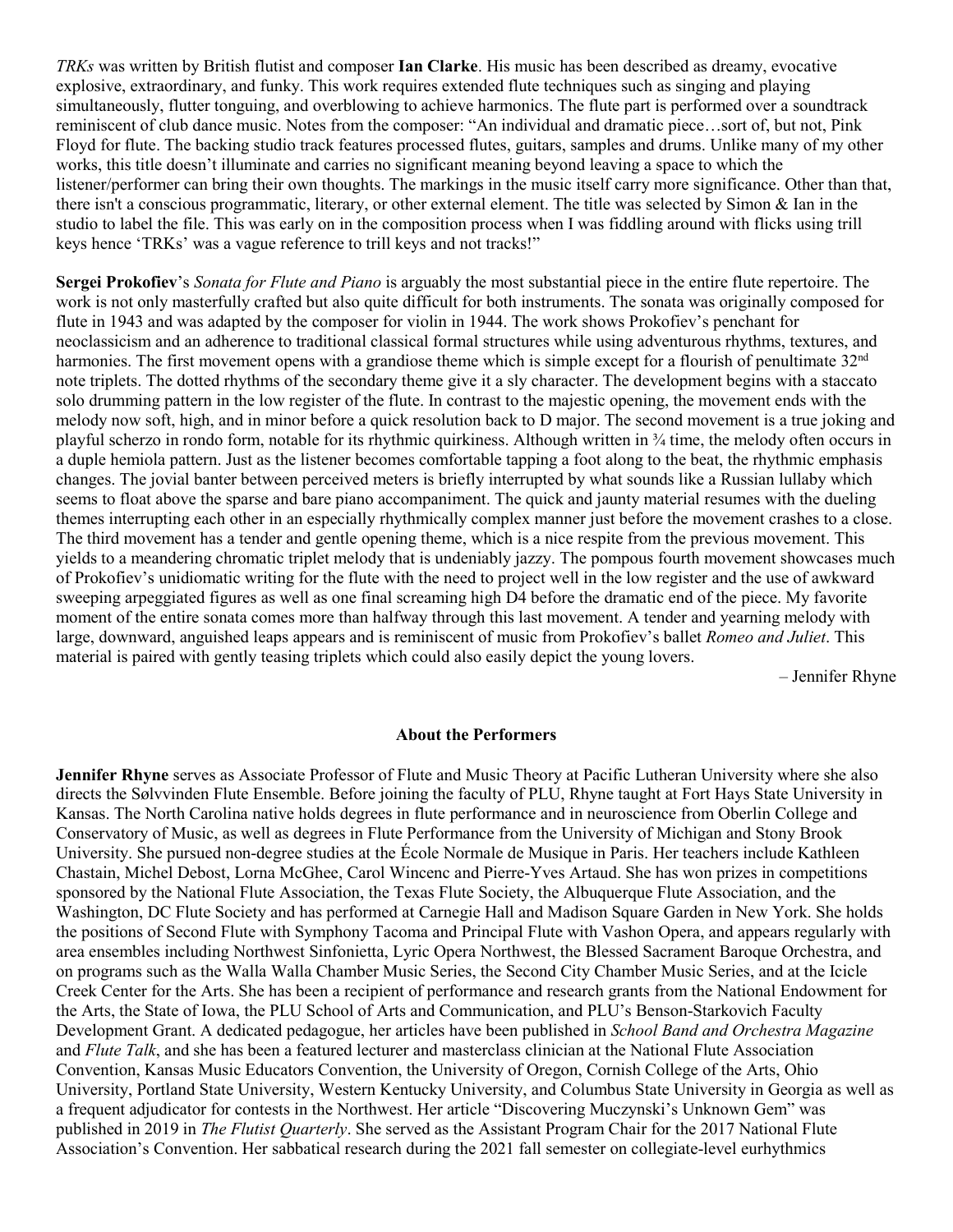(movement paired with music to improve rhythm, phrasing, and musicality) took her to the Cleveland Institute of Music and Carnegie Mellon University to observe classes taught by master teachers in the subject. Dr. Rhyne's students have won prizes in competitions sponsored by PLU, the Coeur d'Alene Symphony, the Tacoma Philharmonic, the Washington Music Educators Association, and the National Flute Association. She enjoys performing a wide variety of music from all genres and eras, including historically-informed performances of early music on a one-keyed wooden flute as well as performances of avant-garde contemporary solo and chamber works.

Russian-born pianist **Oksana Ejokina** is Chair of the Piano Faculty and Associate Professor of Music at PLU. An artist of great breadth and versatility, she appears frequently as guest recitalist and chamber musician on concert series across the United States and abroad. She has soloed with the Seattle Symphony, St. Petersburg Chamber Philharmonic in Russia, Tacoma Symphony, and performed in venues such as the Phillips Collection in Washington DC, Benaroya Hall in Seattle, Davies Orchestra Hall in San Francisco, and Klassik Keyifler Festival in Turkey. A dedicated performer of new music, she has premiered works by Marilyn Shrude, Wayne Horvitz, Bern Herbolsheimer, and Laura Kaminsky, among others. She has been featured on multiple live radio broadcasts on such stations as WFMT-Chicago, KUOW and KING FM in Seattle, Maine Public Radio and NPR Performance Today. Her collaborations have included concerts with the Seattle Chamber Players, Avalon String Quartet, violinists Ian Swensen and Andrew Jennings, and cellists Johannes Moser and Anthony Elliott. Ejokina holds a Doctor of Musical Arts degree in piano performance from Stony Brook University. She is the pianist of the Volta Piano Trio, whose recordings for Con Brio label received accolades in multiple international music magazines, such as *The Strad*, *Gramophone* and *American Record Guide*. A sought-after teacher, she has given piano and chamber music masterclasses in colleges and universities across the US and is in demand as an adjudicator. Additionally, Ejokina is Artistic Director of several flagship classical music programs at the Icicle Creek Center for the Arts, including the International Chamber Music Festival/Institute and Winter Piano Festival, which annually welcomes advanced pianists from the most prestigious colleges and conservatories in the US and Canada.

**Mary Jensen** is Principal Flutist of Symphony Tacoma, Olympia Symphony Orchestra, Tacoma City Ballet Orchestra, and is Principal Flutist and Artist-in-Residence of the Lake Chelan Bach Festival. She has also appeared as Principal Flutist with such orchestras as the Northwest Sinfonietta, Tacoma Opera Orchestra, Federal Way Symphony, Yakima Symphony, Heritage Symphony, Lyric Opera Northwest Orchestra, and South Shore Chamber Orchestra. As a chamber performer, Mary has performed with the Lake Chelan Bach Festival, Second City Chamber Series, Icicle Creek Music Center, Seattle Happy Hour Concerts, and as a guest performer for the Asociación Nacional de Conciertos de Panamá. Mary has appeared as a concerto soloist with numerous orchestras throughout the Northwest region, including Olympia Symphony, Federal Way Symphony, Icicle Creek Chamber Orchestra, Lake Chelan Bach Festival Orchestra, and Tacoma Young Artists' Orchestra. Mary maintains a private studio in Tacoma, where she also is a flute and chamber music coach for the Tacoma Youth Symphony Association and is on the faculty of the Evergreen Music Festival. As a sought-after adjudicator, clinician, and masterclass presenter, Mary has recently taught masterclasses for NAfME All-National and All-Eastern Honor Groups, Pacific Lutheran University and Tacoma Youth Symphony. She conducts flute clinics, adjudicates Solo and Ensemble competitions and coaches sectionals for school programs in the Puget Sound region. Ms. Jensen holds a performance diploma from Oberlin Conservatory of Music, where as a student of Michel Debost she was a recipient of the Dean's Talent and Merit scholarships. Additional studies were with Hal Ott at Central Washington University and baroque flute studies with Kathie Lynn Stewart at Oberlin Conservatory.

In demand as a solo and collaborative artist as well as an adjudicator and presenter, **Lark Powers** has performed at such venues as Philadelphia's Kimmel Center, the 92nd Street Y in New York City and at the Library of Congress in Washington, D.C. Internationally she has been heard in Europe, Mexico and Canada, including performances at the International Festival of Spanish Keyboard Music in Almería, Spain, the Simón Bolívar Amphitheater in Mexico City, and the Bibliothèque de Dinan, in Brittany, France. Pursuing a dual career as pianist and harpsichordist, Dr. Powers has performed with ensembles including the Washington Idaho Symphony, the Fort Collins Symphony, the Baroque Chamber Orchestra of Colorado, Boulder's Seicento Baroque Ensemble, and the Peabody Chamber Players (under the direction of Leon Fleisher). Recent solo performances include repeat appearances at Estes Park Music Festival Winter Series in Colorado, performing at the College Music Society 2017 conference in Vancouver, B.C., a performance at the Oklahoma Music Teachers' Association 2016 State Conference, and frequent two-piano concerts as part of the duo she forms with pianist Ricardo de la Torre. Lark was born in California and grew up studying the piano and the violin. She received a DMA in piano performance from the University of Colorado Boulder and holds three master's degrees in piano, harpsichord and theory pedagogy, and a graduate performance diploma in piano, all from the Peabody Institute of Johns Hopkins University in Baltimore. Her undergraduate studies took place at the University of the Pacific, where she was the recipient of a prestigious Presser Award and earned her degree summa cum laude. Following her studies at UOP, Lark